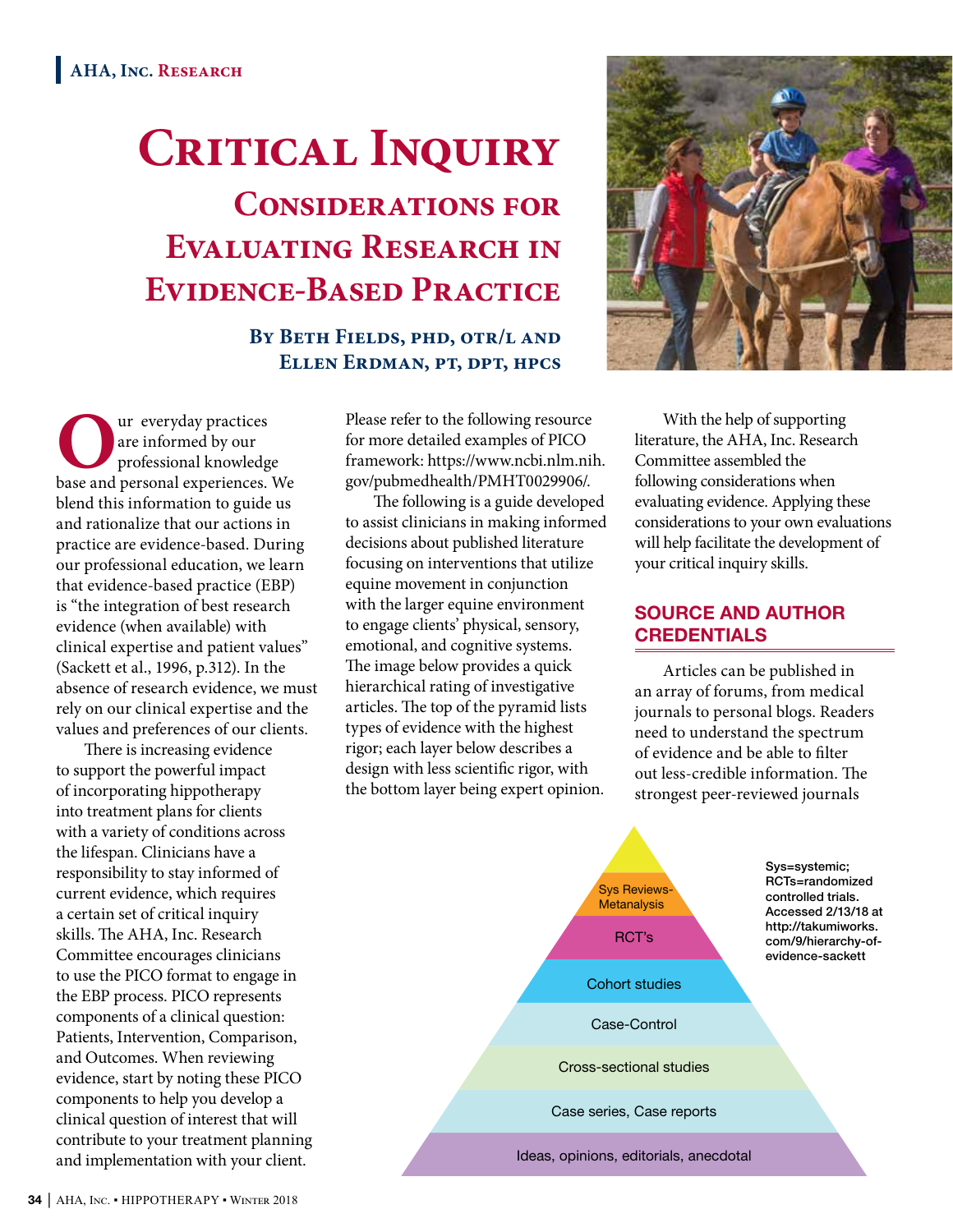**RESEARCH AHA, INC.** 

require authors to undergo extensive review and edits before publication. Many submitted articles are rejected due to flawed analysis or conclusions. Because of this vetting process, publications in peerreviewed journals are considered to present stronger evidence. Typically, publication in a peer-reviewed journal involves the approval of an Internal Review Board from a university, which assures public safety and privacy. If an article is published in a non-peer-reviewed/medical journal, the information may be valid, but you might question why the results were published in this forum.

Is the author a licensed physical therapist, occupational therapist, or speech/language pathologist? Is the intervention described provided by a licensed physical therapist, occupational therapist, or speech/ language pathologist? If not, you might question if the intervention is truly hippotherapy (defined as therapy incorporating equine movement and the larger equine environment). If the provider is not a licensed therapist, you may still glean important information from the article, but the information should be interpreted through a lens of

understanding that the intervention provided was likely not hippotherapy.

## BACKGROUND/ THEORETICAL FRAMEWORK

A well-written paper will present existing evidence in the introduction of the paper. Does the paper present supporting literature and a framework or model to guide the study process and to help situate and/ or explain outcomes from study?

#### RESEARCH QUESTION

Look at the research question. This is typically written near the end of the introduction section of a paper. A focused investigation will clearly state the purpose of the investigation in regard to the client and intervention, often specifically stating something like, "the purpose of this study is to investigate the impact of the use of equine movement on \_\_\_\_\_\_\_\_ by a \_\_\_\_\_\_\_\_ therapist for clients with  $\frac{1}{\sqrt{1}}$  is the client population (diagnosis, age, therapy discipline, impairments, etc.) similar to your client population or interests? Do the therapy approaches



make sense to your practice? Can you generalize aspects of the findings/ results to your practice? If the study does not match your clientele/setting, it could still provide interesting reading and ideas.

#### DESIGN/METHODS/ VALIDITY/STRENGTH

What type of research is the focus of the paper: quantitative (measurements of outcomes using numerical data), or qualitative (narrative description to discern a deeper understanding)? Does the research aim to 1) describe a population or participant (descriptive study), 2) find relationships (exploratory study), or 3) establish cause and effect (experimental study)?

As mentioned previously, published information covers a range of validity from expert opinion—the least validated form of evidence, usually gained from life experience and success stories—to the strongest evidence, an analytical review of controlled studies. Within this range, there are a variety of research designs, ranging from a case study of one client's course of care to a randomized controlled trial with large numbers of participants. Areas to consider:

- 1. How many participants are in the study? Studies with larger numbers lead to more statistically significant results.
- 2. If hippotherapy is incorporated, what discipline is the therapist? How often is hippotherapy used? How long is an individual session? What is the duration of the episode of care? Is a protocol provided, including information regarding type of horse, equine movement, equipment used, client positions, mounted activities, etc.?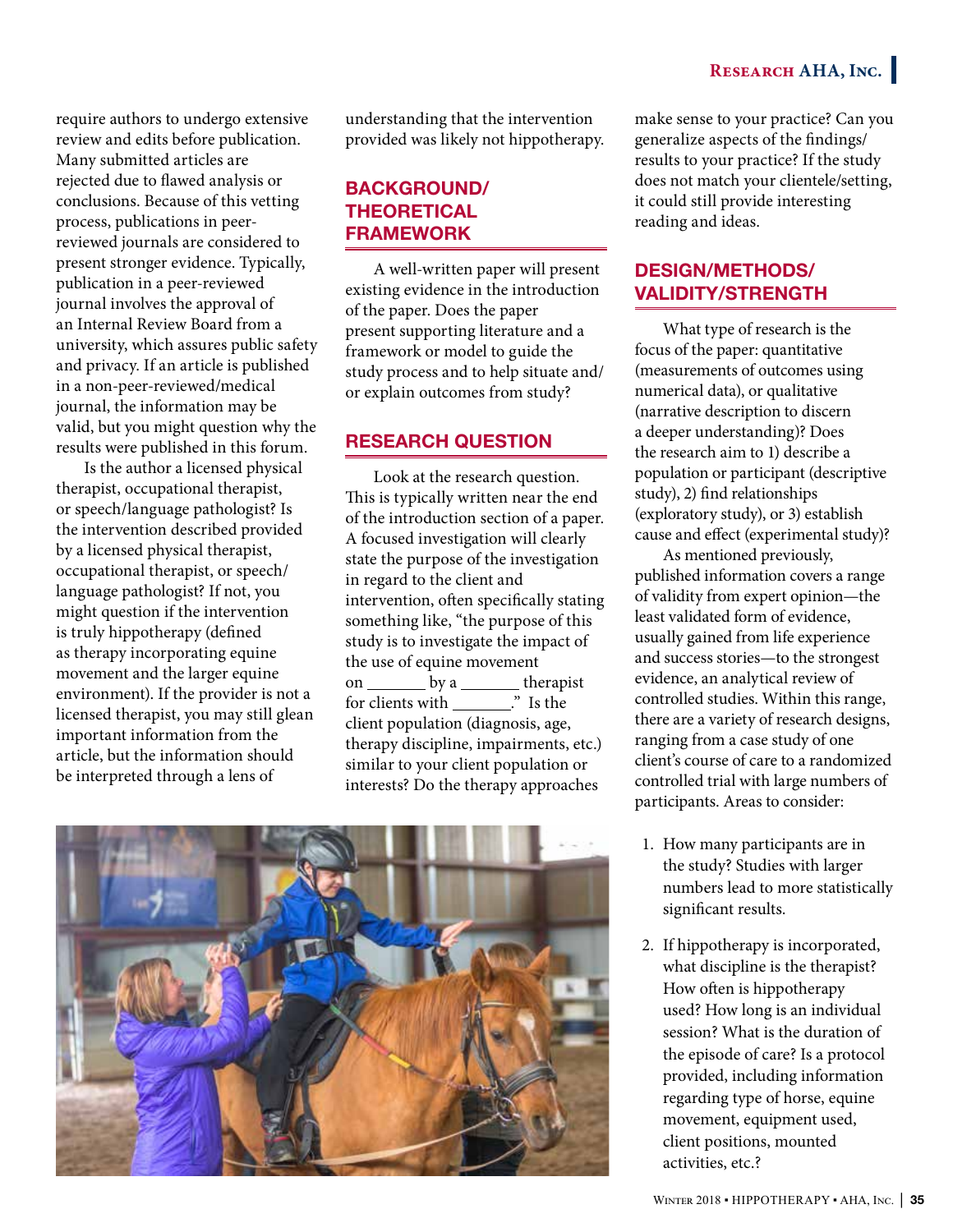# **AHA, Inc. Research**

- 3. Is there a control group? A sound study design has a control group to better establish that any change was due to the intervention, versus another causative factor. One strategy might be to have a new client act as his/her own control. This is a common research method, but it does impact the timing of therapy. For a client to be his/her own control, baseline measurements are taken, but the experimental intervention (hippotherapy) is not implemented right away. A second baseline assessment is taken 4, 8, or more weeks later. Any change in the client during this period is not linked to hippotherapy. At this point hippotherapy can be added. Any future change can be more readily linked to the addition of hippotherapy versus general maturation/development, other therapies, or any additional factors.
- 4. How were the participants recruited and assigned to a group? Was it a "sample of convenience" that is, everyone on the waiting list or who expressed interest? Were participants recruited from a variety of sources? Were the participants randomly assigned to the experimental group that received the intervention or a control group (random assignment/allocation)? Were the control and experimental groups similar at the start? The more alike each group is regarding age, diagnosis, functional level, and presence of any comorbidities, the easier it is to draw conclusions that are based on the impact of the intervention versus other factors.
- 5. Is there an obvious bias? If the author is the person to administer any testing and is also the provider of the intervention (also known as an unblinded study), there is opportunity for bias in interpretation of the results. The researcher or author may knowingly or unknowingly describe the participant in the light they want to see them in.
- 6. Was the experimental intervention/hippotherapy the only difference between the groups? Or, were there multiple variables that could have caused a difference in results? Hippotherapy is provided in a rich environment. It is difficult to isolate equine movement from the equine environment and the social interactions. A control group may seek to recreate some of these aspects to more clearly link any change in outcome to equine movement versus the equine environment.
- 7. Was the intervention provided repeatable? A therapy technique, intervention, or procedure gains strength in acceptance if more people use it and report positive outcomes. Clearly defining and describing the intervention provides a way for others to repeat the protocol and hopefully add to the strength of the intervention. Unfortunately, because hippotherapy is individualized to a client, it can be difficult to describe a consistent protocol.
- 8. Were the selected outcome measures valid, reliable, and acceptable measures in your professional community? If an outcome measure is not reliable,

valid, easy to use, or meaningful, its use and the information stemming from that use might be questioned.

Are the reported changes meaningful, either statistically or clinically? A study can provide clinically significant information without providing *statistically significant* change. Often, smaller studies with less than 50 participants produce *clinically significant* observed results, but because the number being analyzed is small, mathematical significance is not demonstrated. This does not mean the study or outcomes are not worthy. It may be that the limited number of participants limited the mathematical impact of the study.

This dilemma of clinically significant change without statistically significant change can potentially be avoided if the researcher conducts a power analysis prior to the start of the study. A power analysis can determine the minimum number of participants needed to yield a significant change. Unfortunately, particularly with research involving pediatric participants or individuals with neurological deficits, the number of available subjects and matched control groups are not readily available, so larger scale studies can be difficult to conduct. Because of this, many quality studies lack the number of participants needed to produce a statistically significant change. If a study with a small number of participants meets most of the criteria discussed above and does not report statistically significant change but does report clinically significant change, its results might still be relevant.

#### RESULTS

Do the results report information